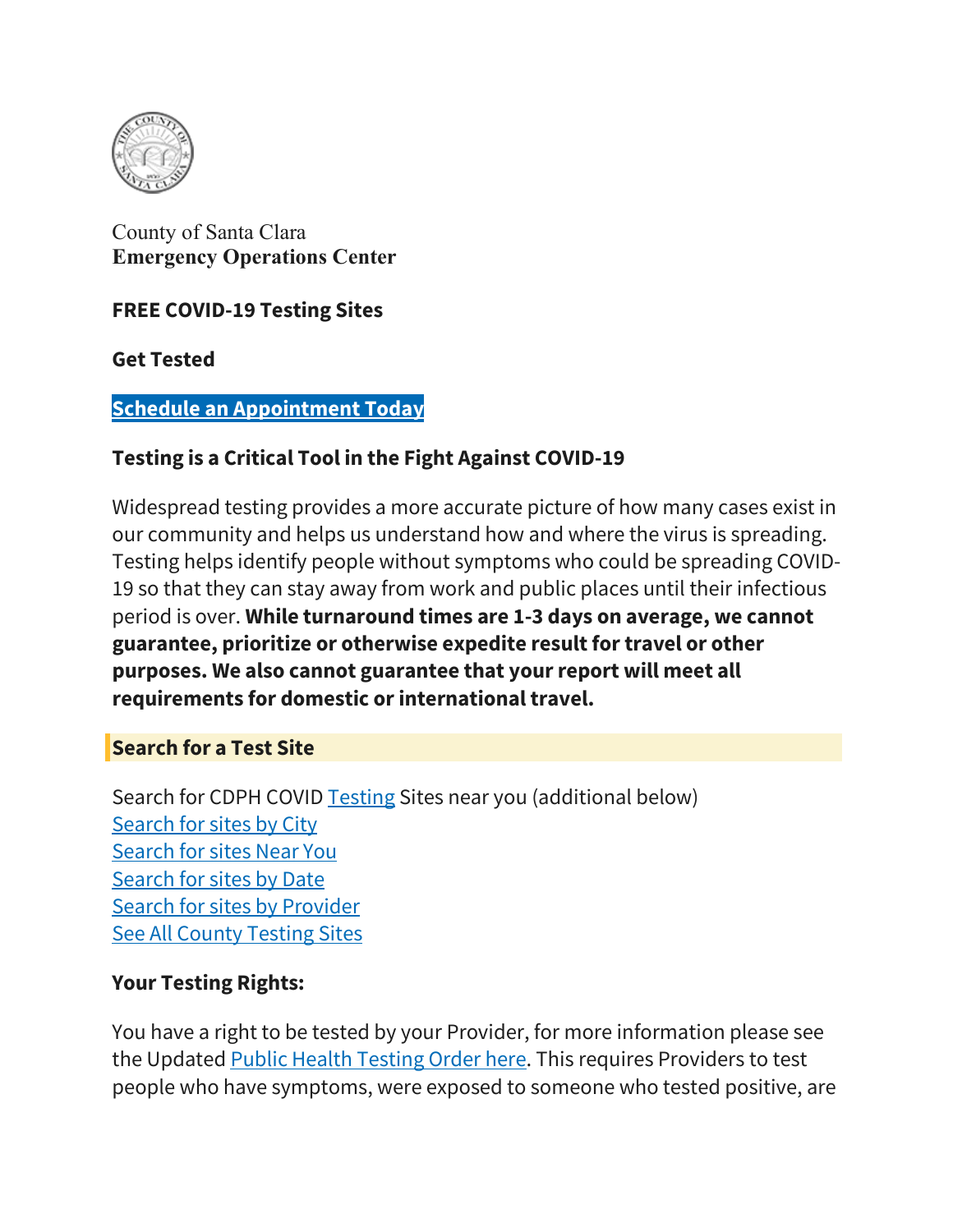referred by the Santa Clara County Public Health Department to their healthcare provider for COVID-19 testing, and are essential workers (including teachers, healthcare workers, grocery store clerks, and workers in agriculture or food manufacturing).

**Testing [Frequently](https://covid19.sccgov.org/order-health-officer-06-15-2020-faq) Asked Questions**

# **Cost of Testing**

There is no up-front cost for testing. At many testing sites, you do not need medical insurance to get tested, however, if you have health insurance, you will be asked you to share that information. You are getting tested through your health care provider, a co-pay may be charged for your visit, but you will have no out-of-pocket expense for the COVID-19 test itself.

# **Getting Tested**

You do not need a doctor's referral or note to be tested. Sites offer accessible services for people with disabilities and those with other access or functional needs. When you arrive, if you need an accommodation, alert the staff on site.

# **While You're Awaiting Results**

- Take steps to help prevent spread, including staying home, practicing physical distancing, wearing a cloth face covering, washing hands frequently, and regularly cleaning high-touch surfaces.
- Quarantine at home if you had close contact with someone with COVID-19, and monitor your symptoms for 14 days. You need to quarantine even if you have no symptoms. (Click here for Home Quarantine [instructions](https://covid19.sccgov.org/node/24891#guidance) for close [contacts\).](https://covid19.sccgov.org/node/24891#guidance) Fully vaccinated asymptomatic close contacts may not need to quarantine (see [sccstayhome.org](https://covid19.sccgov.org/node/24891#quarantine-steps) for more information).
- If you are sick, isolate at home until you get your results AND feel better. (Click here for [Self-Isolation](https://covid19.sccgov.org/node/24891#isolation-steps) instructions)
- Get medical help right away if you start feeling sicker, especially if you have trouble breathing, persistent chest pain, begin to feel confused, cannot stay awake, or develop bluish lips or face.
- Call your health provider if your symptoms do not get better in a few days. Tell them you got tested for COVID-19. If you do not have a healthcare provider, call the Valley Connection Line at [1-888-334-1000](tel:888-334-1000)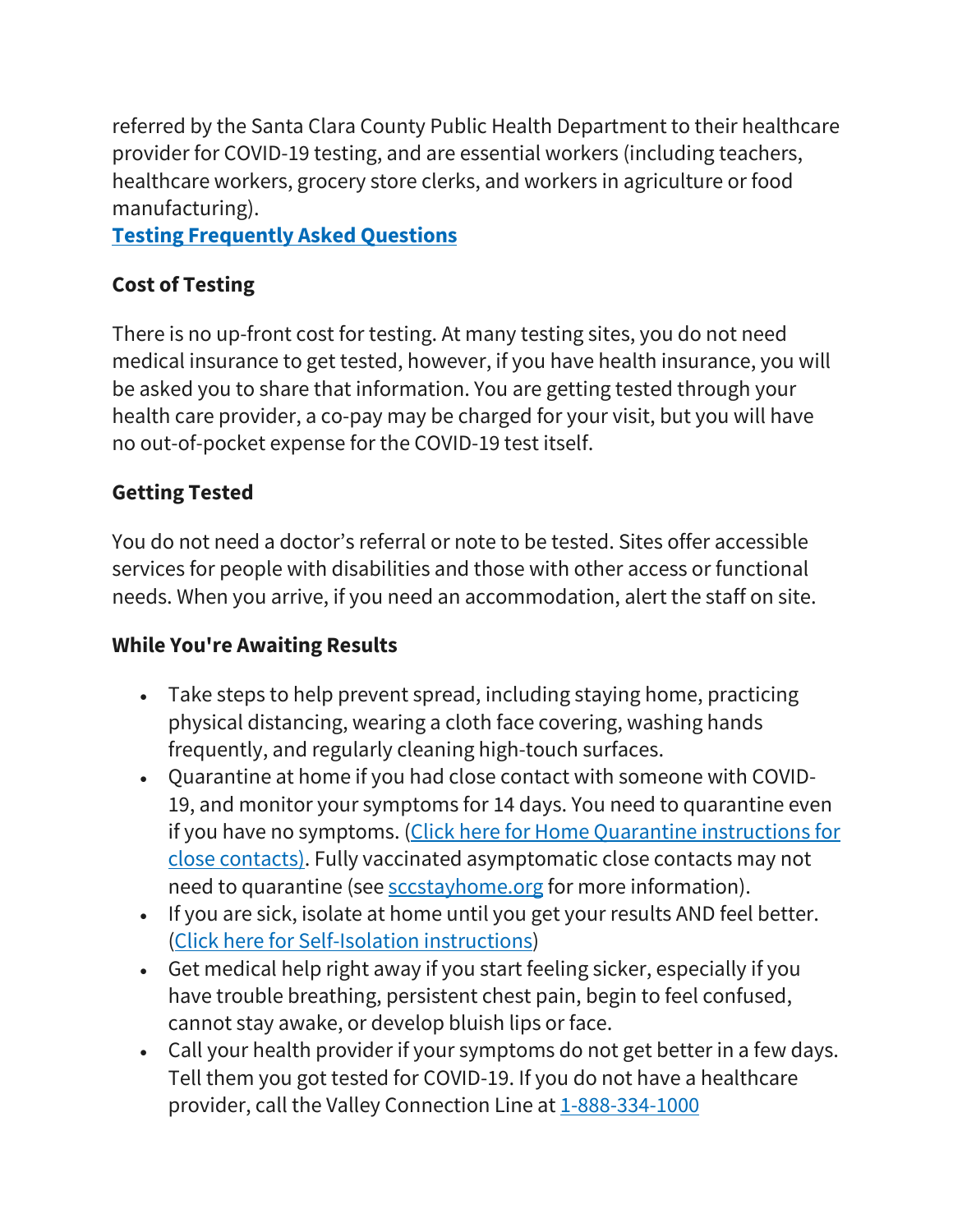## **California Department of Public Health: COVID-19 Testing Sites in California**

The California Department of Public Health (CDPH) publishes comprehensive resources on accessing testing services. This includes a map tool to locate free or low cost testing at participating COVID-19 testing sites in California. To locate a testing site near you, please visit the CDPH Testing [Webpage.](https://www.cdph.ca.gov/Programs/CID/DCDC/Pages/COVID-19/Testing.aspx)

## **Testing Sites Near You:**

- [Gilroy](https://covid19.sccgov.org/covid-19-testing#gi)
- [Campbell](https://covid19.sccgov.org/covid-19-testing#campbell)
- [Cupertino](https://covid19.sccgov.org/covid-19-testing#cupertino)
- Los [Altos](https://covid19.sccgov.org/covid-19-testing#la)
- Los [Altos](https://covid19.sccgov.org/covid-19-testing#lah) Hills
- Los [Gatos](https://covid19.sccgov.org/covid-19-testing#lg)
- [Milpitas](https://covid19.sccgov.org/covid-19-testing#milpitas)
- [Morgan](https://covid19.sccgov.org/covid-19-testing#mh) Hill
- Mt. [View](https://covid19.sccgov.org/covid-19-testing#mv)
- [Palo](https://covid19.sccgov.org/covid-19-testing#pa) Alto
- [Santa](https://covid19.sccgov.org/covid-19-testing#sc) Clara
- San [Jose](https://covid19.sccgov.org/covid-19-testing#sj)
- East San [Jose](https://covid19.sccgov.org/covid-19-testing#esj)
- San [Martin](https://covid19.sccgov.org/covid-19-testing#sm)
- [Saratoga](https://covid19.sccgov.org/covid-19-testing#saratoga)
- [Sunnyvale](https://covid19.sccgov.org/covid-19-testing#sunnyvale)

## **By Provider: Hospitals and Clinics at Various Sites/Cities**

- Asian Americans for Community Involvement (AACI): [408-](tel:408-975-2730) [975-2730](tel:408-975-2730)
- Indian Health Center of Santa Clara Valley: [408-445-3400](tel:408-445-3400)
- Indian Health Center of Santa Clara Valley Pediatric Center: [408-947-2929](tel:408-947-2929)